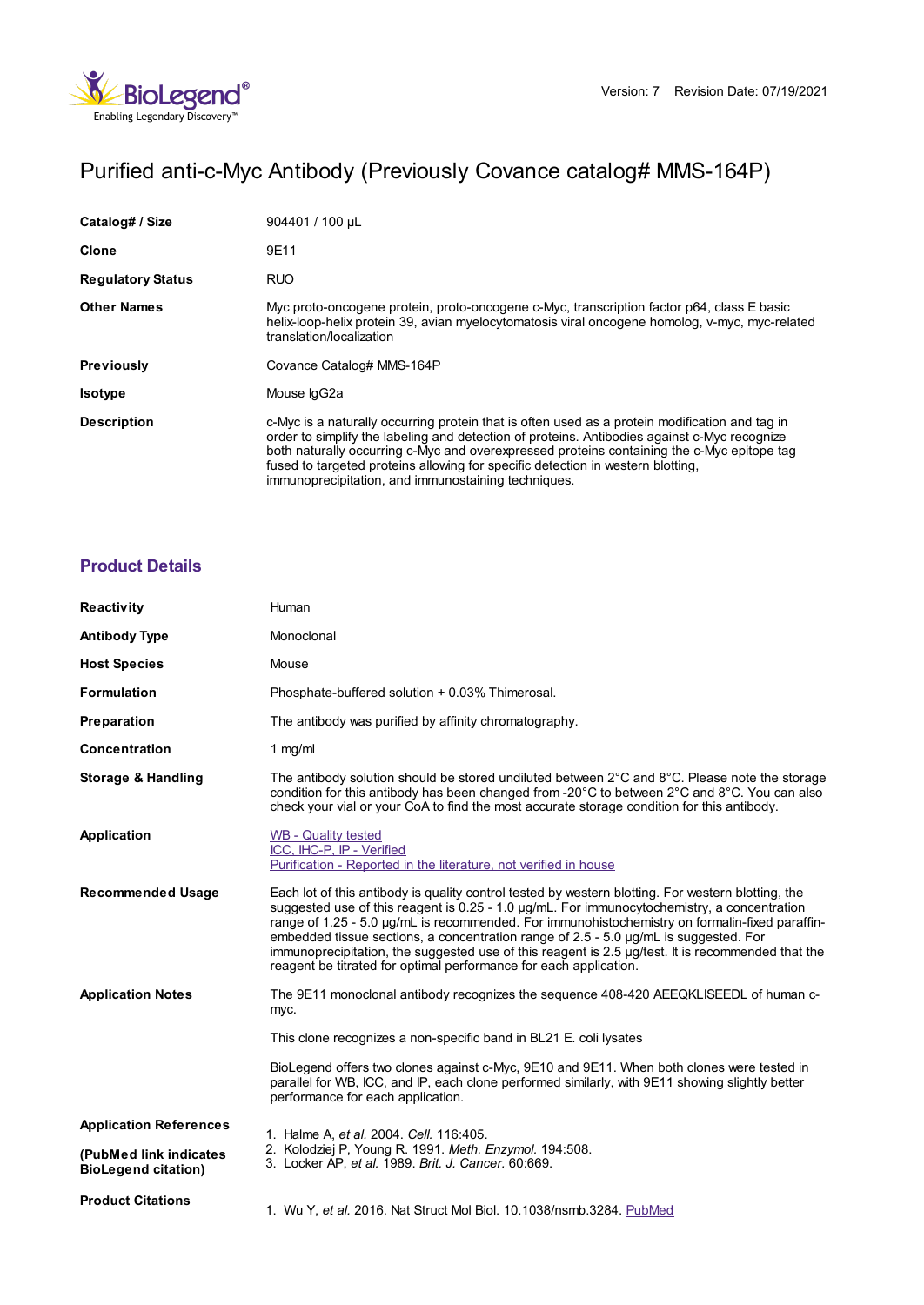## **[Antigen](https://www.biolegend.com/en-gb/products/purified-anti-c-myc-antibody-11326?pdf=true&displayInline=true&leftRightMargin=15&topBottomMargin=15&filename=Purified anti-c-Myc Antibody.pdf#antigenDetails) Details**

| <b>Cell Type</b>    | <b>Embryonic Stem Cells</b>                                                                                                               |
|---------------------|-------------------------------------------------------------------------------------------------------------------------------------------|
| <b>Biology Area</b> | Apoptosis/Tumor Suppressors/Cell Death, Cell Biology, Cell Cycle/DNA Replication, Immunology,<br><b>Stem Cells, Transcription Factors</b> |
| Gene ID             | 4609                                                                                                                                      |

# **Related [Protocols](https://www.biolegend.com/en-gb/products/purified-anti-c-myc-antibody-11326?pdf=true&displayInline=true&leftRightMargin=15&topBottomMargin=15&filename=Purified anti-c-Myc Antibody.pdf#productRelatedProtocols)**

[Immunocytochemistry](https://www.biolegend.com/protocols/immunocytochemistry-staining-protocol/4275/) Staining Protocol

[Western](https://www.biolegend.com/protocols/western-blotting-protocol/4269/) Blotting Protocol

[Immunoprecipitation](https://www.biolegend.com/protocols/immunoprecipitation-protocol/4258/) Protocol

[Immunohistochemistry](https://www.biolegend.com/protocols/immunohistochemistry-protocol-for-paraffin-embedded-sections/4256/) Protocol for Paraffin-Embedded Sections

### **Other [Formats](https://www.biolegend.com/en-gb/products/purified-anti-c-myc-antibody-11326?pdf=true&displayInline=true&leftRightMargin=15&topBottomMargin=15&filename=Purified anti-c-Myc Antibody.pdf#productOtherFormats)**

### Purified anti-c-Myc

#### **Product Data**





Whole cell extracts (15 µg total protein) from HeLa cells mixed with the indicated amount of recombinant Posi-tag epitope tag protein were resolved by 4-12% Bis-Tris gel electrophoresis, transferred to a PVDF membrane, and probed with 1.0 µg/mL purified anti-c-Myc antibody (clone 9E11) overnight at 4°C. Proteins were visualized by chemiluminescence detection using HRP goat anti-mouse IgG antibody at a 1:3000 dilution. Direct-Blot™ HRP anti-GAPDH antibody (Cat. No. 607904) was used as a loading control at a 1:25000 dilution (lower). Lane M: Molecular weight marker.

ICC staining of purified anti-c-Myc antibody (clone 9E11) on HeLa cells transfected with multi-tag plasmid containing c-Myc epitope sequence. The cells were fixed with 4% PFA, permeabilized with a buffer containing 0.1% Triton X-100, and blocked with 5% fetal bovine serum in PBS for 1 hour. The cells were then incubated with 1 µg/mL of the primary antibody overnight at 4°C, followed by incubation with 2.5 µg/mL of Alexa Fluor® 488 goat antimouse IgG (green) for one hour at room temperature. Nuclei were counterstained with DAPI (blue), and the slide was mounted with ProLong™ Gold Antifade Mountant. The image was captured with a 20X objective. Scale bar: 100 µm